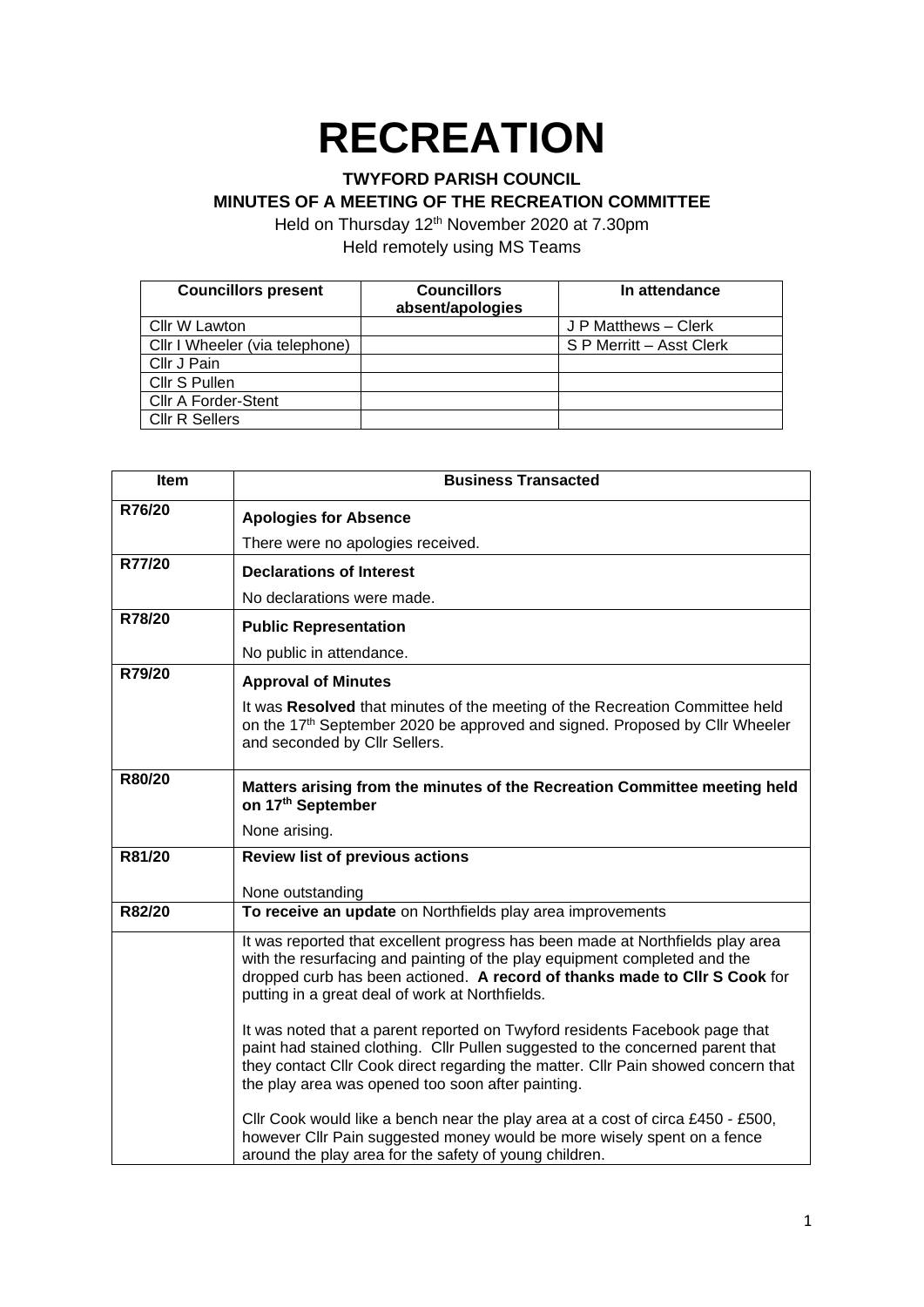|          | The fence was discussed and agreed at length; Cllr Pullen proposed fencing<br>made from plastic coated tubular steel.                                                                                                                                                                                                                                                                       |
|----------|---------------------------------------------------------------------------------------------------------------------------------------------------------------------------------------------------------------------------------------------------------------------------------------------------------------------------------------------------------------------------------------------|
|          | Action: Cllr Cook to obtain quotes for fencing and bench and bring to next<br>meeting for discussion.                                                                                                                                                                                                                                                                                       |
|          | Other items that were discussed were:                                                                                                                                                                                                                                                                                                                                                       |
|          | Two gates required: one at the top, at the end of the wooden posts, and<br>one at the bottom alongside the metal gate.                                                                                                                                                                                                                                                                      |
|          | At the bottom of the park, there are goalposts but no markings to<br>replicate a pitch. It was suggested that the grass could be cut at two<br>lengths to look like lines on a football pitch. Cllr Cook, Cllr Wheeler and<br>Cllr Lawton agreed this would be a good idea,                                                                                                                 |
|          | Outstanding work at Northfields: Surfacing under cradle swing. Replacement<br>wooden posts which currently have orange mesh around as a warning.                                                                                                                                                                                                                                            |
| R83/20   | To receive and consider a quotation for works at Northfields Play area                                                                                                                                                                                                                                                                                                                      |
|          | To renew Safety surface under basket swing:                                                                                                                                                                                                                                                                                                                                                 |
|          | Excavate into surface and supply and lay MOT1 aggregate foundation onto<br>Geotextile membrane. Supply and install 24.0m2 50mm depth TigerMulch<br>surfacing. £3226.00+VAT.                                                                                                                                                                                                                 |
|          | If the work is carried out the same time as that approved by Full Council in                                                                                                                                                                                                                                                                                                                |
|          | minute 113.1.20 then a discount of £150 would apply.                                                                                                                                                                                                                                                                                                                                        |
|          | The Clerk reported that as this is unbudgeted work it needs to go to FPC for                                                                                                                                                                                                                                                                                                                |
| R84/20   | agreement. Proposed by Cllr Cook and seconded by Cllr Pullen.<br>To receive an update on progress made by Caretaker on latest maintenance list                                                                                                                                                                                                                                              |
|          | for Northfields and Hunter Park.                                                                                                                                                                                                                                                                                                                                                            |
|          | The latest maintenance list was circulated prior to the meeting and an update<br>was given by the Assistant Clerk on works recently completed and due to be<br>completed. Cllr Wheeler noted that good progress had been made and that the<br>memorial bench has been fixed to the ground.                                                                                                  |
|          | Action: Cllr Lawton requested Assistant Clerk to ensure that the bracket for the<br>SLR at lamp post 3 facing Shawford (Site No 7) is actioned by the Caretaker<br>ready for the next move on 17 <sup>th</sup> November. Also, to turn the SLR at Site No 8<br>(Shawford Road) round to face Twyford.                                                                                       |
| R85/20   | To receive an update on Two Park Strategy/Hunter Park Masterplan.                                                                                                                                                                                                                                                                                                                           |
|          | Assistant Clerk confirmed that feedback (Appendix 2 from the minutes of 17th<br>September) was forwarded to Tim Griffin on 21 <sup>st</sup> October and we are awaiting a<br>final Masterplan.                                                                                                                                                                                              |
| R85.1/20 | To consider suitable items of wintertime works, in accordance with the<br>Masterplan, at Hunter Park.                                                                                                                                                                                                                                                                                       |
|          | Following on from Tim Griffin's suggestion of wintertime works, Cllr Pullen met<br>with Cllr C Corcoran on Monday 9 <sup>th</sup> November and walked around Hunter Park<br>predominantly to discuss the boundary. Cllr Pullen compiled an action plan<br>which was circulated prior to the meeting and was discussed at length.                                                            |
|          | Cllr Pullen informed the committee that a resident, Mike Sharp, had tidied up the<br>scrub and ivy from the tennis hut, also cleared the area around the chainlink<br>fence which is now a lot neater.                                                                                                                                                                                      |
|          | Action: It was proposed the priority should be to focus on areas B and C; to<br>place an order after lockdown for a new boundary fence comprising of 8 posts<br>and two or three lengths of wire. Cllr Pullen and Clerk to liaise regarding quotes.<br>CIIr Pullen has received a quote for hedging plants and beach whips for fence at<br>a cost of £520, and to be planted by volunteers. |